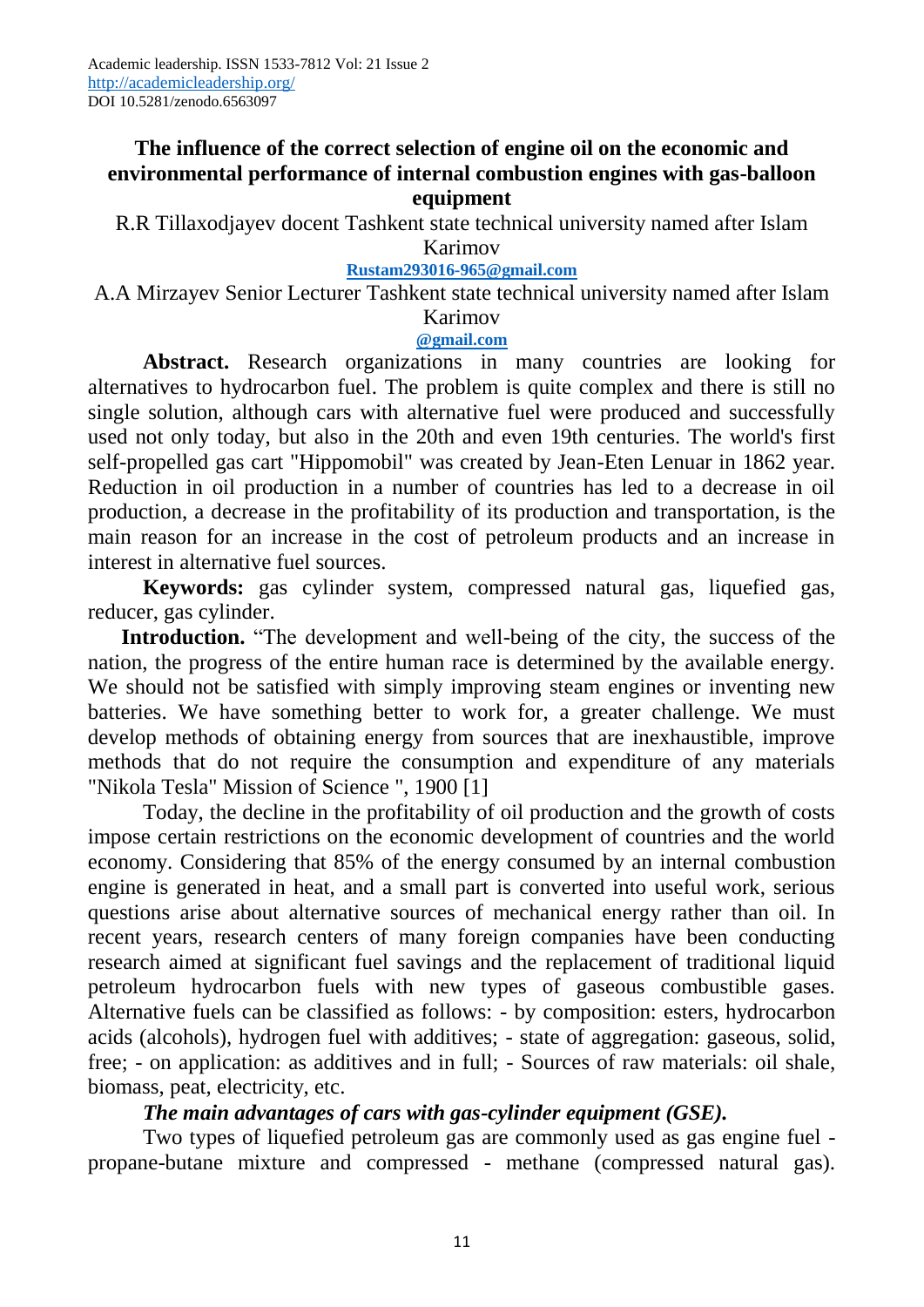Academic leadership. ISSN 1533-7812 Vol: 21 Issue 2 <http://academicleadership.org/> DOI 10.5281/zenodo.6563097

Although gases have the same principle of operation, the equipment has structural differences due to the pressure difference during storage.

*Compressed natural gas (CNG)* – natural gas (CH4), compressed at the compressor station to a pressure of 200-250 bar (196-245 kg/cm2). Compressed natural gas (CNG) is used as a gas motor fuel instead of oil products, as it has a number of advantages, the main of which is high environmental friendliness and low cost [2].

*Gas prices.* The main advantage is that propane is on average 55-60% cheaper than methane, and methane is 60-65% cheaper. Prices may vary slightly by region.

**Object of study.** The final cost of re-equipping an average car with a 4cylinder internal combustion engine of up to 150 horsepower will be from 9,500,000 soums for propane and 16,400,000 soums due to the cost of a similar methane cylinder (as an example, a GAZ-322132 minibus is given). Therefore, it is necessary to expect rapid savings, taking into account the costs of purchase, installation, design and maintenance of gas equipment. To justify the cost of one year of operation, a car with a gas engine must travel at least 1500 km per month, and fuel consumption must be at least 10 liters per 100 km. Table-1 of used fuels and current fuel prices,

Table-1

| $N_2$ | <b>Type of fuel</b>             | <b>Cost UZS / liter</b><br><b>UZS/cubic meter</b> | <b>Consumption increase factor</b> |
|-------|---------------------------------|---------------------------------------------------|------------------------------------|
|       | Petrol A <sub><i>H</i>-80</sub> | 6700 UZS / liter                                  |                                    |
|       | GSE                             | 2100 UZS/cubic meter                              | 1,15                               |

With an average annual mileage of 180,000 km and an average annual gasoline consumption of 17.2 liters per 100 km, the payback period for a LPG kit for a minibus (GAZ-322132) will be:

 calculate the cost of gasoline for the operation of a minibus (GAZ-322132) for one year:

 $180000*$ x=100\*17,2;

 $x = (17,2*180000) / 100 = 30960$  L;

 $30\,960 * 6700 = 207\,432\,000\,UZS$ .

 $\div$  calculate the cost of gas fuel, which we will spend on the operation of a minibus (GAZ-322132) for one year, taking into account the consumption increase factor:

17,2\*1,15= 19,78 L; 180 000\*х=100\*19,78;  $x = (19,78*180,000) / 100 = 35,604$  L;  $35604*2700 = 96130800$  UZS.

 $\div$  the difference in costs (savings on the cost of fuel) on the cost of fuel for the operation of a minibus (GAZ-322132) for one year and monthly is:

207 432 000 - 96 130 800 =111 301 200 UZS;

111 301 200/12 = 9 275 100 UZS.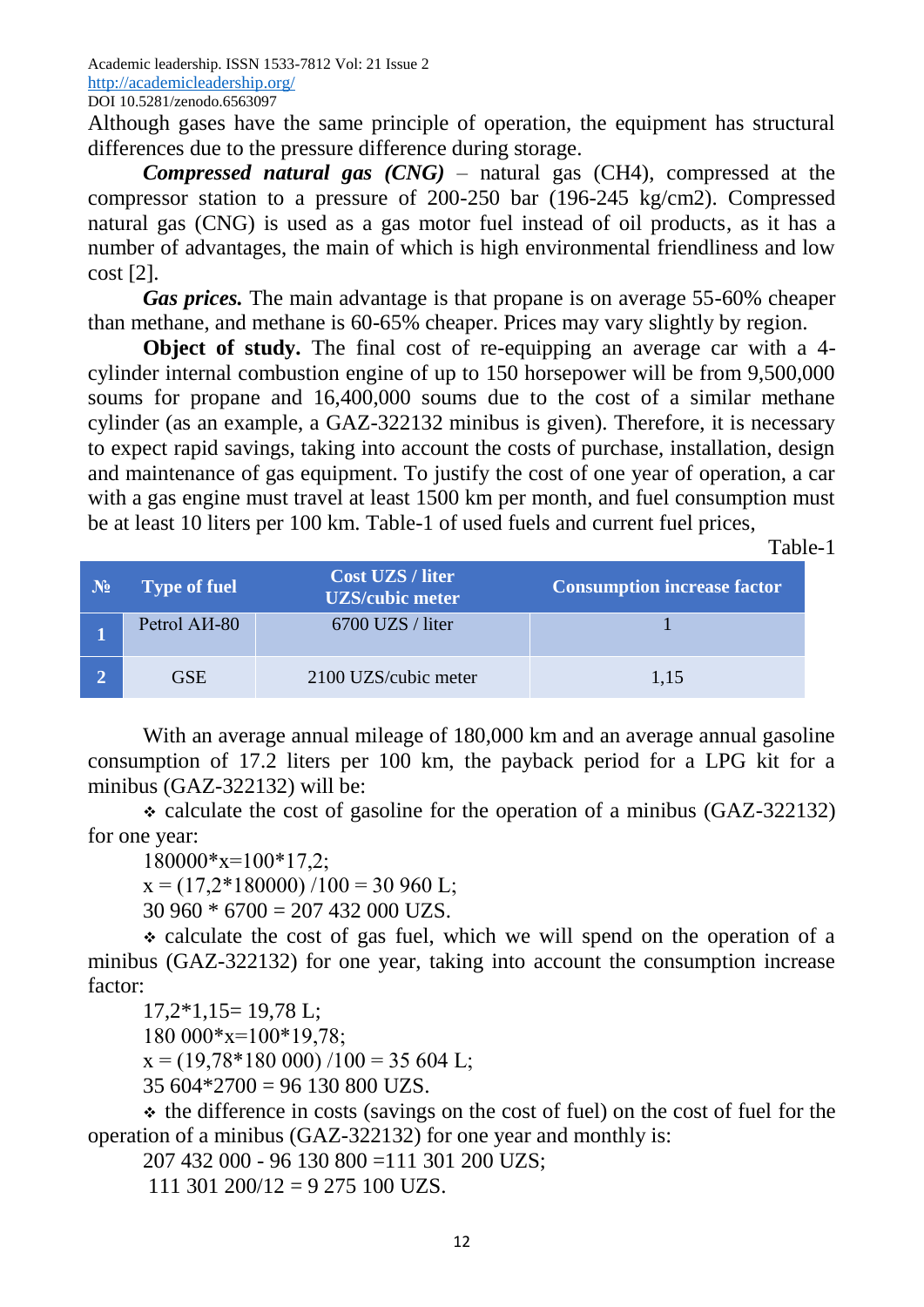



*Increased power reserve.* The advantages of GSE include the possibility of using two types of fuel. As a result, the mileage of the car increases. This is especially true in areas with long distances and poor road infrastructure.

*Performance and engine life.* The octane rating of methane/propane is higher than that of gasoline (approximately 105-110), resulting in reduced knocking loads, which makes the engine run smoother. In addition, gas combustion occurs flat due to the better formation of the fuel-air mixture, which also reduces shock loads on the cylinder-piston group, reducing the level of mechanical noise and vibration of the internal combustion engine.

After combustion of gaseous fuel, a minimum amount of coking is formed. Therefore, the transfer of a car to gas helps to reduce the amount of impurities and abrasive particles in engine oil, which leads to an increase in the replacement interval, as well as an increase in the life of engine parts. The direction of the effect of washing off the oil film from the walls of the cylinder can significantly increase the service life of the cylinder and piston group.

Since gas burns more slowly and at higher temperatures than gasoline, burn-out of the valves occurs. However, the correct adjustment of the gas supply system eliminates the problem.

*Ecological components.* Gas is an environmentally friendly fuel with minimal negative environmental impact, especially for densely populated cities.

During the combustion of compressed natural gas, exhaust gases contain about 10 times less harmful substances, which is a significant advantage over gasoline or diesel fuel. In addition, the load on the catalyst and the exhaust system of the car is reduced.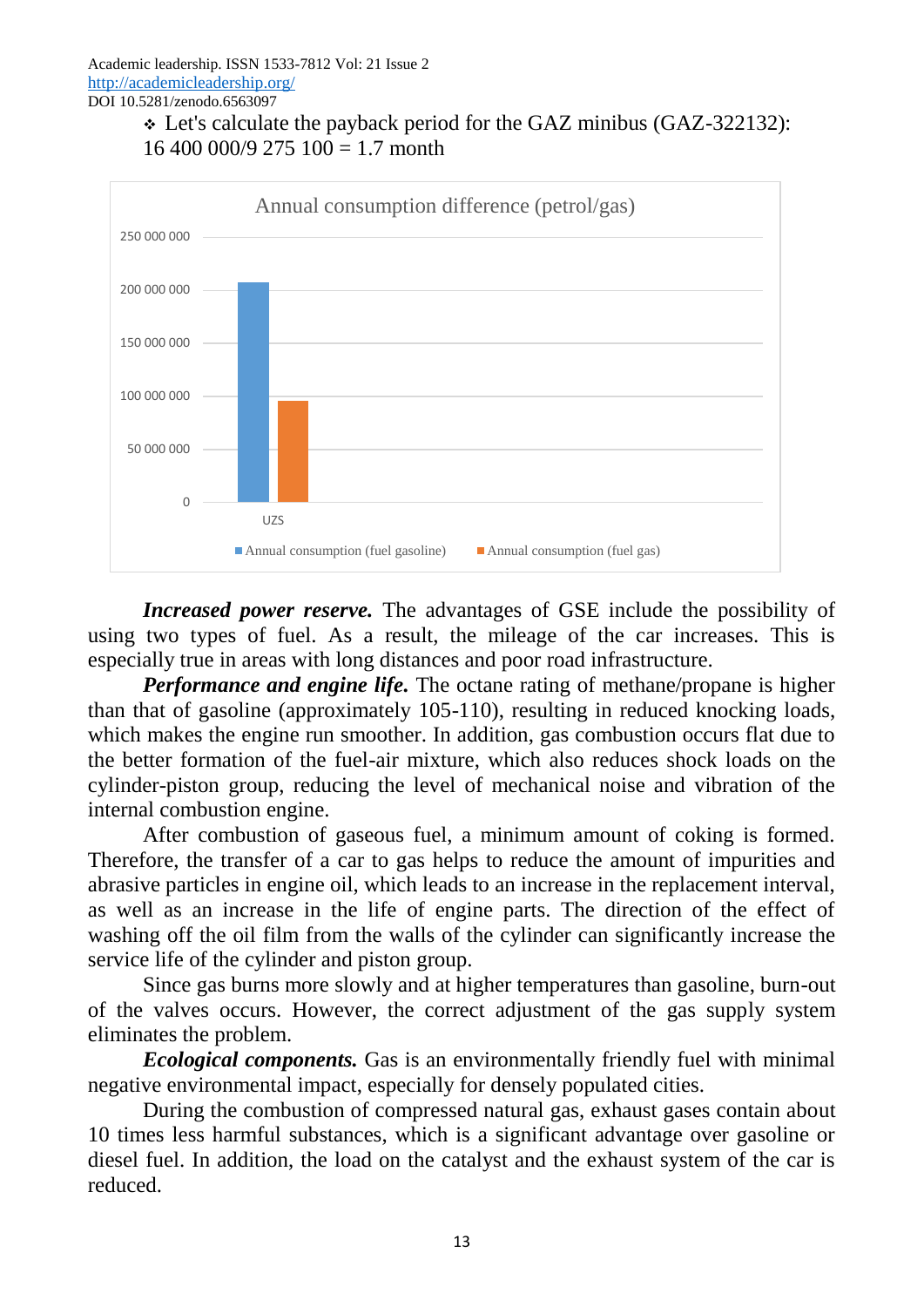*Security.* Often the possibility of gas cylinders exploding is an obstacle to the passage of gas, and the reasons for this are:

installation of used cylinders (expired or untimely service)

poor system installation and maintenance

 installation of non-certified, obsolete, or substandard hardware components.

 $\cdot$  violation of the terms of service of gas equipment

non-compliance with the basic rules for operating a car with a gas system

It should be noted that when focusing on gas equipment, the multi-level security system of modern 4th generation gas equipment completely eliminates the possibility of any emergency situations.

The main disadvantages of cars equipped with gas cylinders. In addition to the obvious advantages, there are a number of disadvantages that must be considered when converting a car to gas.

A serious obstacle to the installation of gas equipment is the lack of space for a gas cylinder in the car.

The installation of a gas cylinder will inevitably reduce the usable capacity of the cargo hold.

So, trucks or buses have the ability to mount gas cylinders outside the usable volume of the body (frame, rear of the cab) and their mass is much less than the weight of the car and its load.

*Increase in car weight.* An empty all-metal methane cylinder with a capacity of 50 liters weighs 60 kg. Of course, there are also lighter types of methane cylinders, but their cost and reliability are still in doubt.

In addition, excess weight significantly reduces the carrying capacity of the car. This is especially true for commercial vehicles.

*Additional expenses.* Set and forget forever - this is not about gas appliances. Regular and timely maintenance of gas equipment allows you to ensure maximum economic efficiency and trouble-free operation of the system.

As a rule, equipment maintenance is combined with vehicle maintenance. The power reserve is 10-15 thousand kilometers, which greatly depends on the quality of gasoline. The list of operations includes:

1. Replacement of filter elements

2. Check, search and elimination of possible gas leaks

3. Diagnosis of the operation of internal combustion engines and LPG equipment

4. Adjust nozzles

Like any household appliance, gas appliances have their own resource, after which the components will need to be replaced or repaired. This is especially true for rubber parts (diaphragms, seals).

Based on this, the additional fuel system requires some attention, and also adds financial costs.

Disadvantages of vehicles with gas-balloon engine equipment. Often when driving on gas, there is a loss of vehicle dynamics (about 5-15%). This disadvantage